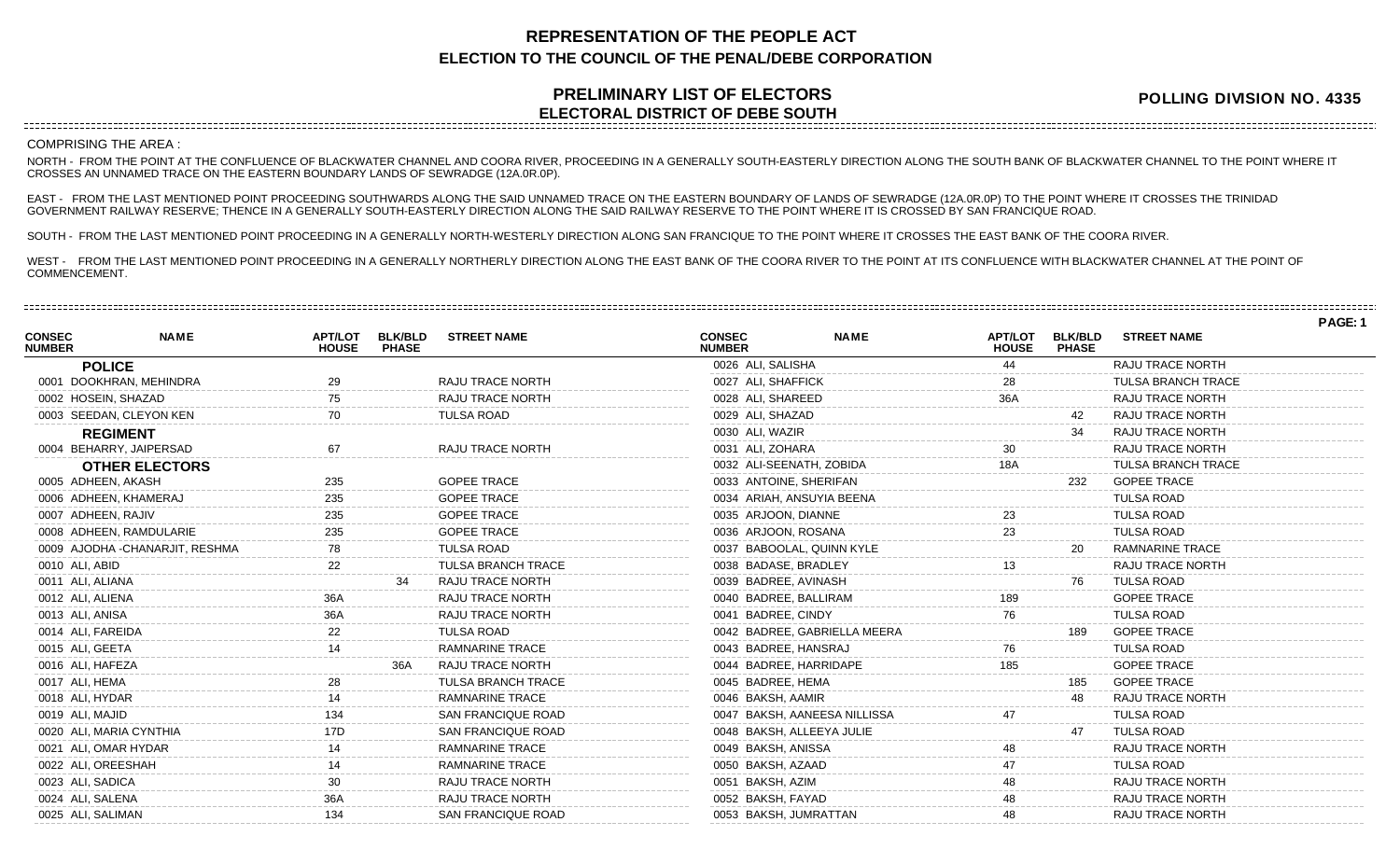| <b>CONSEC</b><br><b>NUMBER</b> | <b>NAME</b>                       | APT/LOT<br><b>HOUSE</b> | <b>BLK/BLD</b><br><b>PHASE</b> | <b>STREET NAME</b>       | <b>CONSEC</b><br><b>NUMBER</b> | <b>NAME</b>                         | <b>APT/LOT</b><br><b>HOUSE</b> | <b>BLK/BLD</b><br><b>PHASE</b> | <b>STREET NAME</b>     | <b>PAGE: 2</b> |
|--------------------------------|-----------------------------------|-------------------------|--------------------------------|--------------------------|--------------------------------|-------------------------------------|--------------------------------|--------------------------------|------------------------|----------------|
|                                | 0054 BAKSH, NAEEM STEFFAN         | 47                      |                                | <b>TULSA ROAD</b>        | 0099 BOODOO, BALCHAN           |                                     | 25                             |                                | <b>TULSA ROAD</b>      |                |
| 0055 BALKARAN, BALRAJ          |                                   |                         | 62                             | RAILWAY LINE ROAD        |                                | 0100 BOODOO, FLORIE PEARL           | 25                             |                                | TULSA ROAD             |                |
| 0056 BALKARAN, LEELA           |                                   | 90                      |                                | <b>TULSA ROAD</b>        | 0101 BOODOO, MICHAEL           |                                     | 25                             |                                | <b>TULSA ROAD</b>      |                |
|                                | 0057 BALKISSOON, SAVITA           | 84                      |                                | <b>TULSA ROAD</b>        | 0102 BOODOO, RUDY              |                                     | 25                             |                                | <b>TULSA ROAD</b>      |                |
| 0058 BARRAN, KAMAL             |                                   | 35                      |                                | RAJU TRACE NORTH         |                                | 0103 BOODOO, SAMIRAH SIDDIQAH       |                                | 27 A                           | <b>TULSA ROAD</b>      |                |
| 0059 BARRAN, RAJANIE           |                                   | 35                      |                                | RAJU TRACE NORTH         | 0104 BOODOO, SHIVANIE          |                                     |                                | 31B                            | RAJU TRACE NORTH       |                |
| 0060 BASDEO, KESHAN            |                                   |                         | 16                             | SEEPERSAD TRACE EAST     | 0105 BOODRAM, PARBATIE         |                                     |                                | 73                             | TULSA ROAD             |                |
|                                | 0061 BEEKIE, RAJEEVE DAMIAN       |                         | 20                             | RAMNARINE TRACE          |                                | 0106 BRAMADATH-DOOKHIE, KALAWATI    | 225                            |                                | <b>GOPEE TRACE</b>     |                |
| 0062 BEEKIE, TRISHA            |                                   | 20                      |                                | RAMNARINE TRACE          |                                | 0107 BRIDGLAL, ANDREA ABDOOL        |                                | 142                            | SAN FRANCIQUE ROAD     |                |
| 0063 BEHARRY, BAHARAT          |                                   | 15                      |                                | RAJU TRACE NORTH         | 0108 CHAITAN, BARRY            |                                     | 212                            |                                | <b>GOPEE TRACE</b>     |                |
|                                | 0064 BEHARRY, CASSIA AMANDA       | 70                      |                                | RAJU TRACE NORTH         |                                | 0109 CHANARJIT, JEEWAN SANDESH      | 78                             |                                | TULSA ROAD             |                |
| 0065 BEHARRY, GETA             |                                   | 15                      |                                | RAJU TRACE NORTH         | 0110 CHANCE, ALANA             |                                     |                                | 79                             | RAJU BRANCH TRACE NO.1 |                |
| 0066 BEHARRY, HEMRAJ           |                                   | 64                      |                                | RAJU TRACE NORTH         | 0111 CHULHAN, LOCHAN           |                                     | 99                             |                                | <b>TULSA ROAD</b>      |                |
|                                | 0067 BEHARRY, LILOUTEE            | 70                      |                                | RAJU TRACE NORTH         |                                | 0112 DEOKIENANAN MAHARAJ, PARBATTIE |                                | 6-7                            | RAJU TRACE NORTH       |                |
| 0068 BEHARRY, MOHAN            |                                   | 15                      |                                | RAJU TRACE NORTH         |                                | 0113 DEOKIENATH, SURUJDAYE          | 6-7                            |                                | RAJU TRACE NORTH       |                |
| 0069 BEHARRY, MONA             |                                   | 15                      |                                | RAJU TRACE NORTH         |                                | 0114 DEONARINE, GOWRIE SANKAR       | 74                             |                                | TULSA ROAD             |                |
| 0070 BEHARRY, NEIL             |                                   | 70                      |                                | RAJU TRACE NORTH         |                                | 0115 DILLAH, KENDELL KENNY          | 25                             |                                | <b>TULSA ROAD</b>      |                |
| 0071 BEHARRY, POPTEE           |                                   | 15                      |                                | RAJU TRACE NORTH         | 0116 DILLAH, KENNY JR          |                                     | 25                             |                                | <b>TULSA ROAD</b>      |                |
|                                | 0072 BEHARRY, PURANPERSAD         | 15                      |                                | RAJU TRACE NORTH         | 0117 DOOKERAN, PORAN           |                                     | 29C                            |                                | RAJU TRACE NORTH       |                |
|                                | 0073 BEHARRY, RAMRAJIYA           | 42                      |                                | RAMNARINE TRACE          | 0118 DOOKHARAN, ANGELA         |                                     | 17                             |                                | RAJU TRACE NORTH       |                |
|                                | 0074 BEHARRY, RAWLINS MAHADAVAN   | 64                      |                                | RAJU TRACE NORTH         |                                | 0119 DOOKHARAN, ASHA WENDY          | 17                             |                                | RAJU TRACE NORTH       |                |
|                                | 0075 BEHARRY, RODNEY SHIVAN       | 64                      |                                | RAJU TRACE NORTH         |                                | 0120 DOOKHARAN, CHANDERDATH         | 29C                            |                                | RAJU TRACE NORTH       |                |
| 0076 BEHARRY, SHARDA           |                                   | 15                      |                                | RAJU TRACE NORTH         |                                | 0121 DOOKHARAN, JAGGERNAUTH         | 17                             |                                | RAJU TRACE NORTH       |                |
|                                | 0077 BEHARRY, SOOKDEO             | 15                      |                                | RAJU TRACE NORTH         |                                | 0122 DOOKHARAN, RAMLAKHAN           | 17                             |                                | RAJU TRACE NORTH       |                |
| 0078 BEHARRY, YUWRAJ           |                                   | 15                      |                                | RAJU TRACE NORTH         | 0123 DOOKHIE, KALIPERSAD       |                                     |                                | 225                            | <b>GOPEE TRACE</b>     |                |
|                                | 0079 BHAGWANDEEN, ASHA            |                         | 25                             | TULSA ROAD               |                                | 0124 DOOKHIE, KERVANNA KALA         |                                | 225                            | <b>GOPEE TRACE</b>     |                |
|                                | 0080 BHAGWANDEEN, LEE SANJEEV     |                         |                                | TULSA ROAD               |                                | 0125 DOOKHIE, KRISHONN KALI         | 225                            |                                | <b>GOPEE TRACE</b>     |                |
|                                |                                   |                         | 25                             |                          |                                |                                     |                                |                                |                        |                |
|                                | 0081 BHAGWANDEEN, MUNGAL          |                         | 25                             | TULSA ROAD               | 0126 DOOKHRAN, DONNIE          |                                     | 29C                            |                                | RAJU TRACE NORTH       |                |
|                                | 0082 BHAGWANDEEN, PRIYA KIM       |                         | 25                             | TULSA ROAD               | 0127 DOOKHRAN, FATIMAH         |                                     | 29C                            |                                | RAJU TRACE NORTH       |                |
|                                | 0083 BHAWAN, RAJENDRANATH         | 59                      |                                | RAJU BRANCH TRACE NO.1   | 0128 DOOKHRAN, GEETA           |                                     | 29                             |                                | RAJU TRACE NORTH       |                |
| 0084 BHAWAN, SARRIE            |                                   | 59                      |                                | <b>RAJU BRANCH TRACE</b> |                                | 0129 DOOKHRAN, INDRAWATEE SARAJANIE | 31                             |                                | RAJU TRACE NORTH       |                |
|                                | 0085 BHIKARRY, BERNITA JENNIFER   | 132                     |                                | SAN FRANCIQUE ROAD       |                                | 0130 DOOKHRAN, JEETINDRA KESHAL     | 31                             |                                | RAJU TRACE NORTH       |                |
|                                | 0086 BIRBAL, ALICIA STACY-ANN     | 6-7                     |                                | RAJU TRACE NORTH         |                                | 0131 DOOKHRAN, KAMALJEET            | 31                             |                                | RAJU TRACE NORTH       |                |
| 0087 BIRBAL, DEODATH           |                                   | 67                      |                                | RAJU TRACE NORTH         | 0132 DOOKHRAN, KARRAN          |                                     | 31                             |                                | RAJU TRACE NORTH       |                |
|                                | 0088 BIRBAL, NATISHA AMY          |                         |                                | RAJU TRACE NORTH         | 0133 DOOKHRAN, PARBATIE        |                                     | 31                             |                                | RAJU TRACE NORTH       |                |
| 0089 BIRBAL, SUDESH            |                                   | 6-7                     |                                | RAJU TRACE NORTH         | 0134 DOOKHRAN, RAMNATH         |                                     | 31                             |                                | RAJU TRACE NORTH       |                |
| 0090 BISNATH, ADESH            |                                   | 180A                    |                                | SAN FRANCIQUE ROAD       | 0135 DOOKHRAN, RESHMA          |                                     | 31                             |                                | RAJU TRACE NORTH       |                |
| 0091 BISNATH, LISA             |                                   | 180                     |                                | SAN FRANCIQUE ROAD       | 0136 DOOKHRAN, SAMDAI          |                                     | 29C                            |                                | RAJU TRACE NORTH       |                |
|                                | 0092 BISNATH, SHIVAM VISHAM       | 180A                    |                                | SAN FRANCIQUE ROAD       | 0137 DOOKHRAN, STEPHEN         |                                     | 29C                            |                                | RAJU TRACE NORTH       |                |
|                                | 0093 BISNATH, TAMPATIA DHANPATIYA | 180                     |                                | SAN FRANCIQUE ROAD       | 0138 DOOKHRAN, SUGIE           |                                     | 29                             |                                | RAJU TRACE NORTH       |                |
| 0094 BISNATH, VEDESH           |                                   | 180                     |                                | SAN FRANCIQUE ROAD       | 0139 DOOKHRAN, SUNITA          |                                     | 29                             |                                | RAJU TRACE NORTH       |                |
|                                | 0095 BISSOON, DAMWANTIE           |                         |                                | RAJU TRACE NORTH         |                                | 0140 DOOKRAN, MARLENE RUPHA         |                                | 31                             | RAJU TRACE NORTH       |                |
|                                | 0096 BISSOONDIAL, SHARON          |                         |                                | RAMNARINE TRACE          |                                | 0141 EDWARDS-HARRYPERSAD, JUNE      | 204                            |                                | <b>GOPEE TRACE</b>     |                |
| 0097 BOODOO, ANDY              |                                   | 25                      |                                | TULSA ROAD               |                                | 0142 FIGUEROA, RAYMOND RICARDO      | 60                             |                                | <b>TULSA ROAD</b>      |                |
|                                | 0098 BOODOO, BABY PEARL           | 25                      |                                | TULSA ROAD               | 0143 GALLAI, PEARL             |                                     | 184                            |                                | SAN FRANCIQUE ROAD     |                |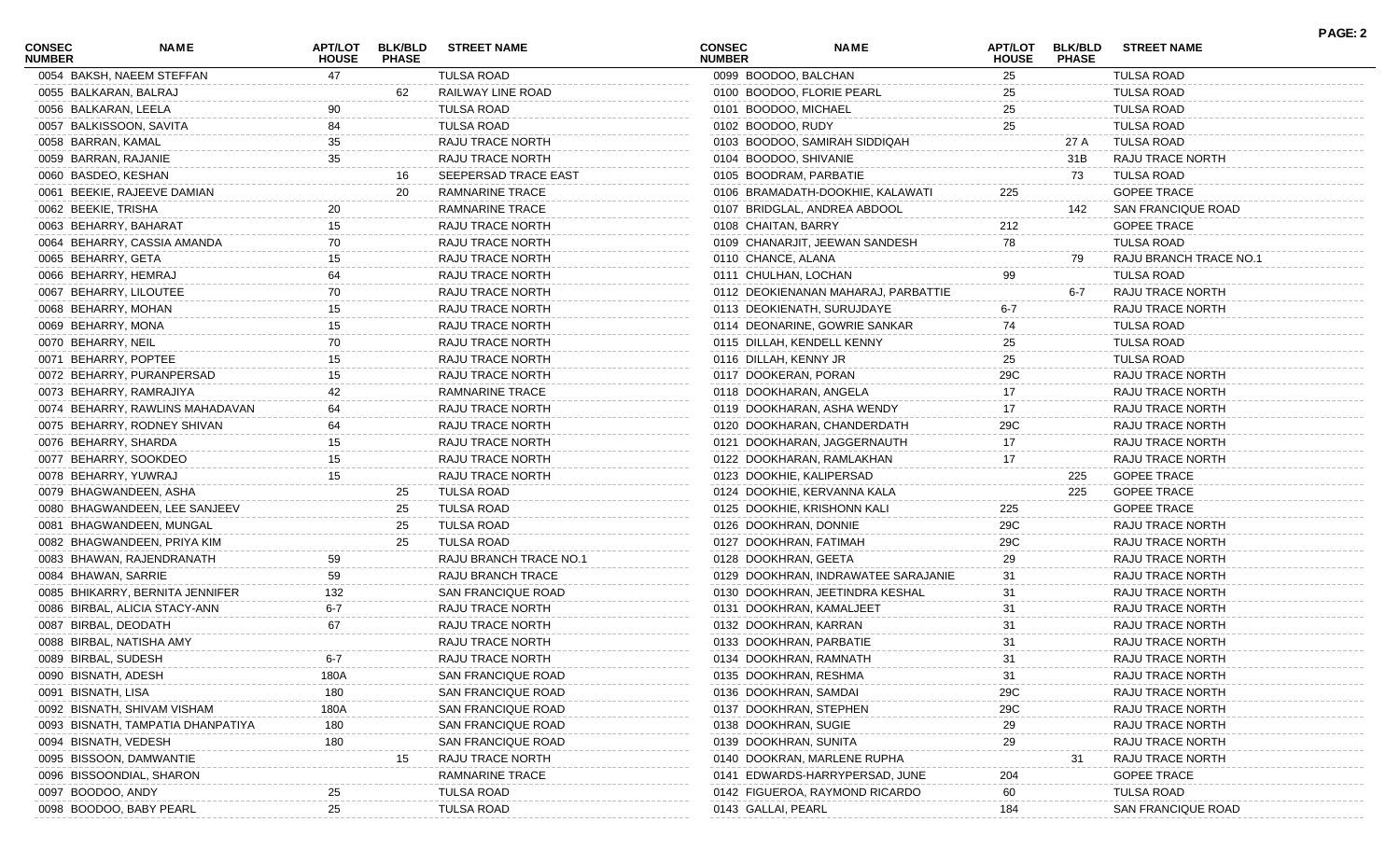| <b>CONSEC</b><br><b>NUMBER</b> | <b>NAME</b>                      | APT/LOT<br><b>HOUSE</b> | <b>BLK/BLD</b><br><b>PHASE</b> | <b>STREET NAME</b>            | <b>CONSEC</b><br><b>NUMBER</b> | <b>NAME</b>                          | <b>APT/LOT</b><br><b>HOUSE</b> | <b>BLK/BLD</b><br><b>PHASE</b> | <b>STREET NAME</b>        | PAGE: 3 |
|--------------------------------|----------------------------------|-------------------------|--------------------------------|-------------------------------|--------------------------------|--------------------------------------|--------------------------------|--------------------------------|---------------------------|---------|
|                                | 0144 GALLAI, SELVIN DOODNATH     | 184                     |                                | SAN FRANCIQUE ROAD            | 0189 JAGLAL, LOCHAN            |                                      |                                | 20                             | SEEPERSAD TRACE EAST      |         |
|                                | 0145 GALLAI-RAGOBAR, NANCY       | 184                     |                                | SAN FRANCIQUE ROAD            |                                | 0190 JAGLAL, MALWANTEE               |                                | -20                            | SEEPERSAD TRACE EAST      |         |
|                                | 0146 GOBERDHAN, KOWSIL           | 17                      |                                | RAJU TRACE NORTH              | 0191 JAGLAL, MITRA             |                                      |                                | 20                             | SEEPERSAD TRACE           |         |
| 0147 GOBIN, MALA               |                                  |                         |                                | RAJU BRANCH TRACE             |                                | 0192 JAGLAL, PETRONELLA JANELLE      |                                | 212                            | <b>GOPEE TRACE</b>        |         |
|                                | 0148 GUEVARA, JOSEPH RAYMOND JR  |                         |                                | RAJU TRACE NORTH              | 0193 JAGLAL, SANDRA            |                                      | 212                            |                                | <b>GOPEE TRACE</b>        |         |
|                                | 0149 HAJAREE, KALAWATEE          | 84A                     |                                | <b>TULSA ROAD</b>             |                                | 0194 JAGLAL, SIEWSANKAR              |                                | 20                             | SEEPERSAD TRACE           |         |
|                                | 0150 HARRACKSINGH, ENWATIE       |                         | 56                             | RAJU BRANCH TRACE             |                                | 0195 JAGLAL, SUMINTRA                | 20E                            |                                | SEEPERSAD TRACE EAST      |         |
|                                | 0151 HARRIDASS, AVINASH          | 30                      |                                | <b>TULSA ROAD</b>             | 0196 JAGLAL, SURUJDAI          |                                      | 22                             |                                | SEEPERSAD TRACE           |         |
|                                | 0152 HARRIDASS, SHAVANA          | 30                      |                                | <b>TULSA ROAD</b>             |                                | 0197 JAMES, ANTHONY SAHADEO          |                                |                                | RAMNARINE TRACE           |         |
|                                | 0153 HARRIDATH, KISSOONDATH      |                         |                                | RAJU TRACE NORTH              |                                | 0198 JHAGROO, WENDY LINDA            | 214                            |                                | <b>GOPEE TRACE</b>        |         |
|                                | 0154 HARRIDATH, ROOPLAL          |                         |                                | RAJU TRACE NORTH              |                                | 0199 KARMODY-DOOKHRAN, JOSANNE ALOMA |                                | 29                             | RAJU TRACE NORTH          |         |
|                                | 0155 HARRILAL, DHANRAJ           |                         |                                | RAJU TRACE NORTH              |                                | 0200 KAWAL, KRISTANNA ROSSZA         |                                | 18                             | <b>TULSA BRANCH TRACE</b> |         |
|                                | 0156 HARRILAL, GEWANLAL          |                         |                                | RAJU TRACE NORTH              |                                | 0201 KOWLESSAR, WINSTON              |                                | 24                             | SEEPERSAD TRACE EAST      |         |
|                                | 0157 HARRILAL, RAMESH SHELDON    | 29                      |                                | SAN FRANCIQUE ROAD            | 0202 LAL, DEORAJ               |                                      | 31B                            |                                | RAJU TRACE NORTH          |         |
|                                | 0158 HARRIPERSAD, BOODRAM        | 202                     |                                | <b>GOPEE TRACE</b>            | 0203 LAL, VISHWANIE            |                                      | 31B                            |                                | RAJU TRACE NORTH          |         |
|                                | 0159 HARRIPERSAD, RICKY KISSOON  | 202                     |                                | <b>GOPEE TRACE</b>            |                                | 0204 LALBEHARRY, ELISABETH           |                                | 33                             | RAJU TRACE NORTH          |         |
|                                | 0160 HARRIPERSAD, STEPHEN        |                         | 204                            | <b>GOPEE TRACE</b>            |                                | 0205 LALCHAN, PRAMATEE               | 24A                            |                                | SEEPERSAD TRACE EAST      |         |
|                                | 0161 HARRIPERSADSINGH, SURUJ     | 67                      |                                | RAJU TRACE NORTH              |                                | 0206 LALCHAN KOWLESSAR, SUMATEE      |                                | 24                             | SEEPERSAD TRACE EAST      |         |
| 0162 HARRY, INDRA              |                                  |                         |                                | <b>RAJU BRANCH TRACE NO.1</b> | 0207 LALL, DAVE                |                                      |                                |                                | RAMNARINE TRACE           |         |
|                                | 0163 HARRY, PATRICE PRIYA        | 79A                     |                                | RAJU BRANCH TRACE NO.1        | 0208 LALL, NIRVAN              |                                      | 8                              |                                | RAMNARINE TRACE           |         |
|                                | 0164 HARRYPERSAD, HARINARINE     | 204                     |                                | <b>GOPEE TRACE</b>            |                                | 0209 LALL, NISHAN DAVE               |                                |                                | RAMNARINE TRACE           |         |
|                                | 0165 HARRYPERSAD, RAVI           | 202                     |                                | <b>GOPEE TRACE</b>            |                                | 0210 LALL, SOORUJDAYE                |                                |                                | RAMNARINE TRACE           |         |
|                                | 0166 HOSEIN, ALISHA SHAZEEDA     |                         | 75                             | RAJU TRACE NORTH              |                                | 0211 LALL, VEDESH ALVIN              |                                |                                | RAMNARINE TRACE           |         |
| 0167 HOSEIN, FEROZA            |                                  |                         | 75                             | RAJU TRACE NORTH              |                                | 0212 LALL, VIRENDRA KEVIN            |                                |                                |                           |         |
|                                |                                  |                         |                                |                               |                                |                                      |                                |                                | RAMNARINE TRACE           |         |
| 0168 HOSEIN, REAZ              |                                  | 68                      |                                | <b>TULSA ROAD</b>             | 0213 LOCHAN, ALICIA            |                                      |                                | 99                             | TULSA ROAD                |         |
| 0169 HOSEIN, ROSANA            |                                  | 75                      |                                | RAJU TRACE NORTH              |                                | 0214 LOCHAN, CHANDRAWTEE             | 99                             |                                | <b>TULSA ROAD</b>         |         |
| 0170 HOSEIN, SALISHA           |                                  |                         | 75                             | RAJU TRACE NORTH              |                                | 0215 LOCHAN, SAMUEL CHRISTOPHER      |                                | 99                             | <b>TULSA ROAD</b>         |         |
| 0171 HOSEIN, SHAHEED           |                                  | 75                      |                                | RAJU TRACE NORTH              |                                | 0216 LOCHAN, VIJAYANTHI D            | 33                             |                                | RAJU TRACE NORTH          |         |
| 0172 HOSEIN, SHAIROON          |                                  | 68                      |                                | <b>TULSA ROAD</b>             |                                | 0217 LOCHAN NEEBAR, SATISH           | 83                             |                                | TULSA ROAD                |         |
| 0173 HOSEIN, SHAMED            |                                  |                         |                                | RAJU TRACE NORTH              |                                | 0218 LOCHANSINGH, PREMATEE           | 92                             |                                | RAJU BRANCH TRACE         |         |
|                                | 0174 HOSEIN, SOOKOORALI          | 68                      |                                | <b>TULSA ROAD</b>             |                                | 0219 LOCHANSINGH, SHAUN SHALON       | 92                             |                                | RAJU BRANCH TRACE         |         |
|                                | 0175 HOSEIN, STEPHANIE SHAROZA   | 75                      |                                | RAJU TRACE NORTH              |                                | 0220 LOORKHOOR, RAMCHAN              |                                |                                | RAJU TRACE NORTH          |         |
|                                | 0176 HOSEIN-ALI, SHANTA          |                         | 42                             | RAJU TRACE NORTH              |                                | 0221 MAHABIR, BHANMATEE              | 25                             |                                | RAILWAY LINE ROAD         |         |
| 0177 JAGDEO, LUCKY             |                                  |                         |                                | RAMNARINE TRACE               | 0222 MAHABIR, DAVE             |                                      | 25                             |                                | RAILWAY LINE ROAD         |         |
|                                | 0178 JAGDEO, RAMSUMAIR           |                         |                                | RAMNARINE TRACE               |                                | 0223 MAHABIR, DULCIE DAISY           | 128                            |                                | <b>SAN FRANCIQUE ROAD</b> |         |
|                                | 0179 JAGGERNAUTH, AKASH          |                         | $LP$ #2                        | RAMNARINE TRACE               | 0224 MAHADEO, KAWAL            |                                      | 31B                            |                                | RAJU TRACE NORTH          |         |
|                                | 0180 JAGGERNAUTH, GAIATRI SUDHAR |                         |                                | RAMNARINE TRACE               | 0225 MAHADEO, MEENA            |                                      | 45                             |                                | RAILWAY LINE ROAD         |         |
|                                | 0181 JAGGERNAUTH, SASENARINE     |                         |                                | <b>RAMNARINE TRACE</b>        |                                | 0226 MAHADEO, SONIA ROSHINI          |                                | 24                             | SEEPERSAD TRACE EAST      |         |
|                                | 0182 JAGLAL, CHABIDAYE           |                         |                                | SEEPERSAD TRACE               |                                | 0227 MAHARAJ, SEUDATH                | 214                            |                                | <b>GOPEE TRACE</b>        |         |
|                                | 0183 JAGLAL, DIANA PARVATI       |                         |                                | RAJU TRACE NORTH              |                                | 0228 MAHENDRA-RAMADHAR, DEVI P       |                                | $6-7$                          | RAJU TRACE NORTH          |         |
|                                | 0184 JAGLAL, GOBERDHAN           | 212                     |                                | <b>GOPEE TRACE</b>            | 0229 MAMED, PATSY              |                                      | 13                             |                                | RAJU TRACE NORTH          |         |
|                                | 0185 JAGLAL, KALIPERSAD          | 22                      |                                | SEEPERSAD TRACE               |                                | 0230 MANGAROO-RAMLOGAN, SANDRA       |                                | 70                             | <b>TULSA ROAD</b>         |         |
|                                | 0186 JAGLAL, KALLIPERSAD         | 212                     |                                | <b>GOPEE TRACE</b>            |                                | 0231 MANGROO, ROBIN NEAL             |                                | 90                             | RAJU BRANCH TRACE         |         |
| 0187 JAGLAL, KALOUTIE          |                                  | 101                     |                                | RAJU TRACE NORTH              | 0232 MANGROO, SINDI            |                                      |                                | 90                             | RAJU BRANCH TRACE         |         |
| 0188 JAGLAL, KAMALDEO          |                                  | 216                     |                                | <b>GOPEE TRACE</b>            |                                | 0233 MANICKCHAND, SAVITRI D          |                                |                                | RAJU BRANCH TRACE NO.1    |         |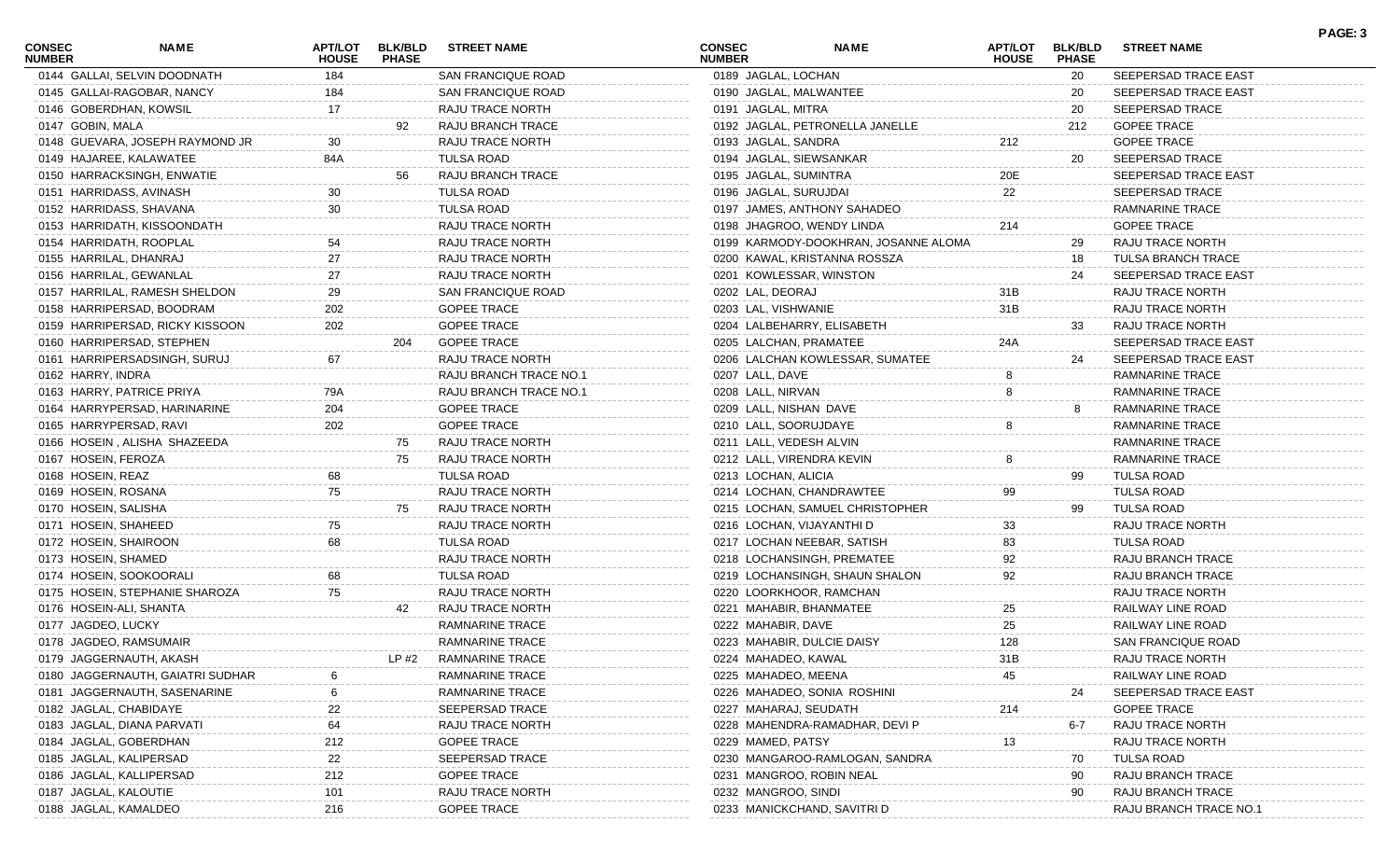| <b>CONSEC</b><br><b>NUMBER</b> | <b>NAME</b>                        | APT/LOT<br><b>HOUSE</b> | <b>BLK/BLD</b><br><b>PHASE</b> | <b>STREET NAME</b>        | <b>CONSEC</b><br><b>NUMBER</b> | <b>NAME</b>                        | <b>APT/LOT</b><br><b>HOUSE</b> | <b>BLK/BLD</b><br><b>PHASE</b> | <b>STREET NAME</b>                        | PAGE: 4 |
|--------------------------------|------------------------------------|-------------------------|--------------------------------|---------------------------|--------------------------------|------------------------------------|--------------------------------|--------------------------------|-------------------------------------------|---------|
| 0234 MANOHAR, NEERA            |                                    | 27                      |                                | RAJU TRACE NORTH          | 0279 MOTA, VIRGINIA R          |                                    | 73                             |                                | <b>TULSA ROAD</b>                         |         |
| 0235 MARAJ, DIVIJ              |                                    |                         | 37                             | RAJU TRACE NORTH          |                                | 0280 MOTEERAM, DAVIS MACLOM        |                                | 90                             | TULSA ROAD                                |         |
|                                | 0236 MARAJ, HARRYNARINE            |                         | 37                             | RAJU TRACE NORTH          | 0281 MOTEERAM, INDRA           |                                    | 94                             |                                | TULSA ROAD                                |         |
|                                | 0237 MARAJ, SABRINA SELENA         | 90                      |                                | <b>TULSA ROAD</b>         |                                | 0282 MOTEERAM, PHILL DENNIS        | 19                             |                                | <b>TULSA ROAD</b>                         |         |
| 0238 MARAJ, SANDRA             |                                    |                         | 37                             | RAJU TRACE NORTH          |                                | 0283 MUNGROO, ANAND LINCOLN        | 236                            |                                | <b>GOPEE TRACE</b>                        |         |
| 0239 MARAJ, SANJAYA            |                                    |                         | 37                             | RAJU TRACE NORTH          | 0284 MUNGROO, JUDY             |                                    | 236                            |                                | <b>GOPEE TRACE</b>                        |         |
| 0240 MARAJ, SATYA              |                                    |                         | 37                             | RAJU TRACE NORTH          | 0285 MUNGROO, KAREN            |                                    | 236                            |                                | <b>GOPEE TRACE</b>                        |         |
| 0241 MOHAMED, HAZRA            |                                    |                         | 45                             | <b>TULSA ROAD</b>         | 0286 NAGASSAR, SOHAN           |                                    | <b>LP55</b>                    |                                | <b>GOPEE TRACE</b>                        |         |
| 0242 MOHAMED, SHAZARD          |                                    | 50                      |                                | <b>TULSA ROAD</b>         | 0287 NECHAI, VIDYA             |                                    |                                | 56                             | RAJU TRACE NORTH                          |         |
| 0243 MOHAMMED, AFZAL           |                                    |                         | 29                             | TULSA ROAD                | 0288 NEEBAR, AMARNATH          |                                    | 84                             |                                | <b>TULSA ROAD</b>                         |         |
|                                | 0244 MOHAMMED, ALI GLEN            | 90                      |                                | TULSA ROAD                | 0289 NEEBAR, BALROOP           |                                    | 82                             |                                | TULSA ROAD                                |         |
| 0245 MOHAMMED, AMRIT           |                                    |                         | 27A                            | TULSA ROAD                | 0290 NEEBAR, CHAN              |                                    | 94                             |                                | <b>TULSA ROAD</b>                         |         |
| 0246 MOHAMMED, AMZAD           |                                    |                         |                                | <b>TULSA ROAD</b>         | 0291 NEEBAR, GOMMATIE          |                                    | 82                             |                                | <b>TULSA ROAD</b>                         |         |
| 0247 MOHAMMED, AYUB            |                                    |                         |                                | <b>TULSA ROAD</b>         |                                | 0292 NEEBAR, KAMINI MALTEE         |                                | 83                             | TULSA ROAD                                |         |
|                                | 0248 MOHAMMED, CHANREEKA           | 90                      |                                | <b>TULSA ROAD</b>         |                                | 0293 NEEBAR, KHRISTENDATH          | 80                             |                                | TULSA ROAD                                |         |
|                                | 0249 MOHAMMED, DRUPATHIE           | LP27                    |                                | <b>TULSA ROAD</b>         |                                | 0294 NEEBAR, KHRISTENDATH          | 84                             |                                | TULSA ROAD                                |         |
|                                | 0250 MOHAMMED, FAREED              | 59                      |                                | <b>TULSA ROAD</b>         |                                | 0295 NEEBAR, MELISSA ROHINI        |                                |                                | <b>RAMNARINE TRACE</b>                    |         |
| 0251 MOHAMMED, FAZIDA          |                                    |                         |                                | <b>TULSA ROAD</b>         |                                | 0296 NEEBAR, POLLY GUMTEE          | 83                             |                                | <b>TULSA ROAD</b>                         |         |
|                                | 0252 MOHAMMED, FEROZA              |                         |                                | <b>TULSA ROAD</b>         | 0297 NEEBAR, RAJENDRA          |                                    |                                |                                | RAMNARINE TRACE                           |         |
| 0253 MOHAMMED, HALIMA          |                                    |                         |                                | <b>TULSA ROAD</b>         | 0298 NEEBAR, RUDRANATH         |                                    | 84                             |                                | <b>TULSA ROAD</b>                         |         |
| 0254 MOHAMMED, HAZRA           |                                    |                         |                                | RAJU TRACE NORTH          | 0299 NEEBAR, SEERAM            |                                    | 84                             |                                | <b>TULSA ROAD</b>                         |         |
|                                | 0255 MOHAMMED, JAMIE KALEEL        |                         |                                | <b>TULSA ROAD</b>         | 0300 NEEBAR, SHANTY            |                                    | 84                             |                                | <b>TULSA ROAD</b>                         |         |
|                                | 0256 MOHAMMED, NAFISHA             |                         |                                | <b>TULSA ROAD</b>         |                                | 0301 NEEBAR, SHIVANAND HARRIPERSAD | 84                             |                                | TULSA ROAD                                |         |
|                                | 0257 MOHAMMED, RASHEED             | 50                      |                                | RAJU TRACE NORTH          |                                | 0302 NEEBAR, TRICIA NANDANEE       | 83                             |                                | TULSA ROAD                                |         |
|                                | 0258 MOHAMMED, SALMA ZULEIKA       | 57                      |                                | <b>TULSA ROAD</b>         |                                | 0303 NEEBAR, YVETTE VENDRA         | 2                              |                                | RAMNARINE TRACE                           |         |
| 0259 MOHAMMED, SARAH           |                                    |                         | 232                            | <b>GOPEE TRACE</b>        |                                | 0304 NEEBAR, ZARIA RHONDA          |                                | 82                             | <b>TULSA ROAD</b>                         |         |
|                                | 0260 MOHAMMED, SHAKEER             |                         | 50                             | RAJU TRACE NORTH          | 0305 PARAG, PURANSAWH          |                                    |                                | 238                            | <b>GOPEE TRACE</b>                        |         |
|                                | 0261 MOHAMMED, SHAREED             | 50                      |                                | RAJU TRACE NORTH          | 0306 PARAG, SANJAY             |                                    |                                |                                | RAMNARINE TRACE                           |         |
|                                | 0262 MOHAMMED, SHAREEZA            | 27                      |                                | <b>TULSA ROAD</b>         | 0307 PARAG, SHALINI            |                                    |                                |                                | RAMNARINE TRACE                           |         |
|                                | 0263 MOHAMMED, SHAUN RIAZ          | 29                      |                                | <b>TULSA ROAD</b>         |                                | 0308 PARAG, SHAMSOONDARY           |                                |                                | RAMNARINE TRACE                           |         |
|                                | 0264 MOHAMMED, SHAZARD             |                         |                                | <b>TULSA ROAD</b>         | 0309 PARAG, SHEILA             |                                    |                                |                                | RAMNARINE TRACE                           |         |
|                                | 0265 MOHAMMED, SHIROON             | 50                      |                                | <b>TULSA ROAD</b>         |                                | 0310 PARAGDATH-MAHARAJ, RAMDULARIE |                                |                                | <b>RAMNARINE TRACE</b>                    |         |
| 0266 MOHAMMED, WAHID           |                                    |                         |                                | <b>TULSA ROAD</b>         | 0311 PARMANAN, SHASTRA         |                                    |                                |                                | RAMNARINE TRACE                           |         |
| 0267 MOHAMMED, WAZIR           |                                    |                         |                                | <b>TULSA ROAD</b>         |                                | 0312 PARMANAND, BHAJWANTIYA        | 36                             |                                | <b>RAMNARINE TRACE</b>                    |         |
|                                | 0268 MOHAMMED, ZAIROON             | 27                      |                                | <b>TULSA ROAD</b>         |                                | 0313 PARMANAND, CHANDATH CLYDE     | 36                             |                                | <b>RAMNARINE TRACE</b>                    |         |
|                                | 0269 MOHAMMED BAKSH, NAZRA         | 47                      |                                | <b>TULSA ROAD</b>         | 0314 PARMANAND, DHANRAJ        |                                    | 36                             |                                | <b>RAMNARINE TRACE</b>                    |         |
|                                | 0270 MOHAMMED SOOKDAR, MARION M    |                         |                                | <b>TULSA ROAD</b>         | 0315 PARMANAND, LEELA          |                                    | 36                             |                                | <b>RAMNARINE TRACE</b>                    |         |
|                                | 0271 MOHAMMED-BASDEO, ADISHAH      | 142                     |                                | SAN FRANCIQUE ROAD        | 0316 PARMASHA, ERROL           |                                    |                                | 19                             | RAILWAY LINE ROAD                         |         |
|                                | 0272 MOHAMMED-DILLAH, ZEENA        |                         | 25                             | <b>TULSA ROAD</b>         | 0317 PATEL, CHRISTINE          |                                    | 32                             |                                | RAMNARINE TRACE                           |         |
|                                | 0273 MOHAMMED-ROOPNARINE, SHIRRIAN |                         | 16                             | RAMNARINE TRACE           | 0318 PATEL, CLINT              |                                    |                                |                                | <b>RAMNARINE TRACE</b>                    |         |
|                                | 0274 MOHAMMED-SOOKDEO, LINDA       |                         |                                | SEEPERSAD TRACE EAST      | 0319 PATEL, CLYDE              |                                    |                                | 32                             | <b>RAMNARINE TRACE</b>                    |         |
|                                | 0275 MOLE RAMSINGH, INDRA          | 11B                     |                                | <b>SAN FRANCIQUE ROAD</b> |                                |                                    | 19                             |                                |                                           |         |
|                                |                                    | 138                     |                                | <b>TULSA ROAD</b>         | 0320 PATEL, MOHAN              |                                    |                                | 32                             | RAMNARINE TRACE<br><b>RAMNARINE TRACE</b> |         |
| 0277 MONTOUTE, POLITA          | 0276 MOLINO, NICOLE ANEISHA        | 60                      |                                | SAN FRANCIQUE ROAD        | 0321 PATEL, PHULMATEE          |                                    | 19                             |                                | <b>TULSA ROAD</b>                         |         |
|                                |                                    | 188                     |                                |                           | 0322 PERSAD, SASE              |                                    | 73                             |                                |                                           |         |
|                                | 0278 MOODIE, EDWARD RICARDO        |                         | 197                            | <b>GOPEE TRACE</b>        | 0323 PERSAD, SUSAN             |                                    | 23                             |                                | <b>TULSA ROAD</b>                         |         |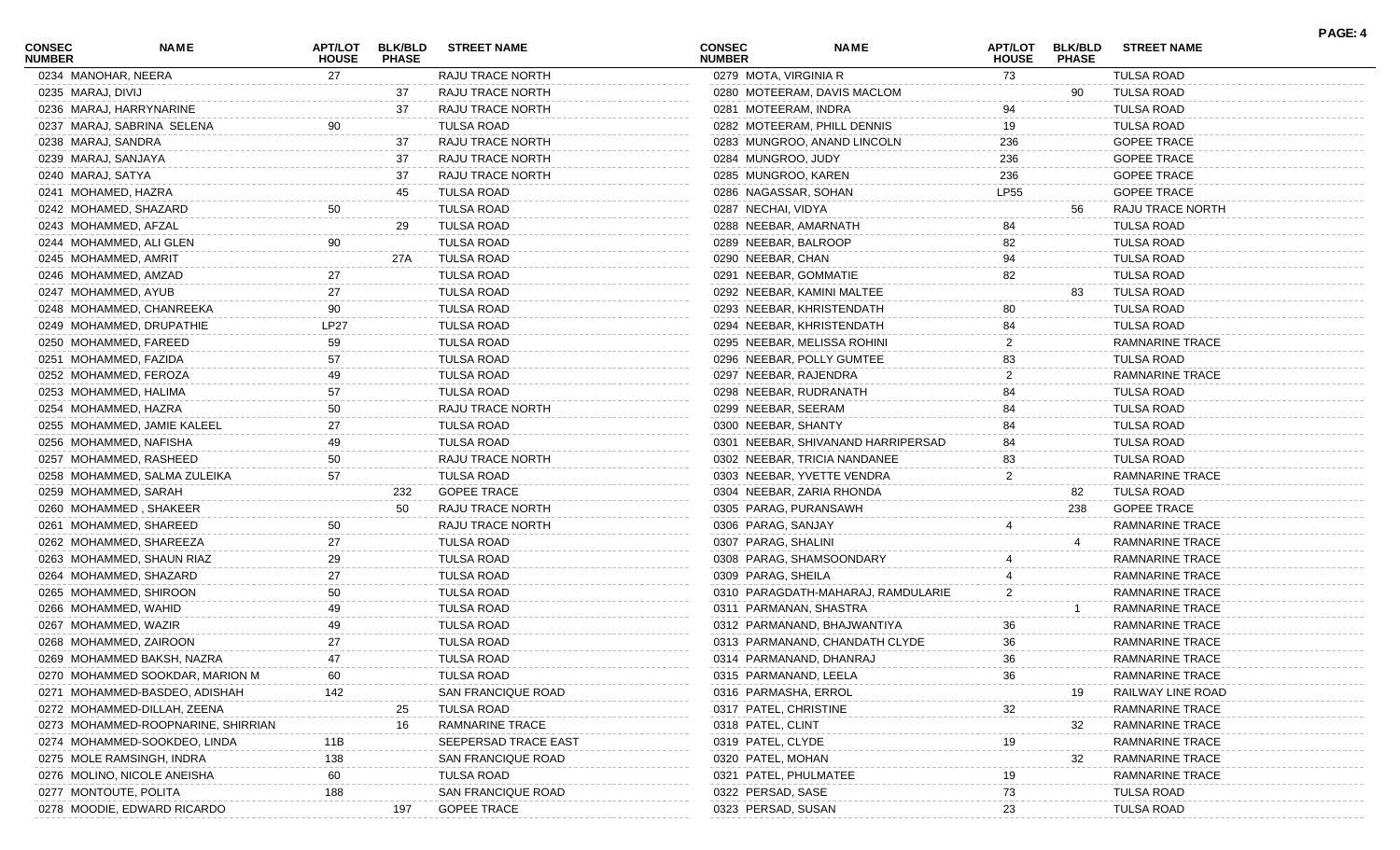| <b>CONSEC</b><br><b>NUMBER</b> | <b>NAME</b>                        | APT/LOT<br><b>HOUSE</b> | <b>BLK/BLD</b><br><b>PHASE</b> | <b>STREET NAME</b>        | <b>CONSEC</b><br><b>NUMBER</b> | <b>NAME</b>                        | <b>APT/LOT</b><br><b>HOUSE</b> | <b>BLK/BLD</b><br><b>PHASE</b> | <b>STREET NAME</b>        | PAGE: 5 |
|--------------------------------|------------------------------------|-------------------------|--------------------------------|---------------------------|--------------------------------|------------------------------------|--------------------------------|--------------------------------|---------------------------|---------|
|                                | 0324 PERSAD ARJOON, JASSODRA       | 23                      |                                | TULSA ROAD                | 0369 RAMDIAL, RAJKUMAR         |                                    | 102                            |                                | <b>TULSA ROAD</b>         |         |
| 0325 PRAHALAD, JEREMY          |                                    | $6-7$                   |                                | RAJU TRACE NORTH          |                                | 0370 RAMDIAL, SATISH DILLON        | 102                            |                                | TULSA ROAD                |         |
|                                | 0326 RAGHUNATH SINGH, ARJESH       | 54                      |                                | <b>TULSA ROAD</b>         |                                | 0371 RAMDIAL-RAMBARATH, ROMELIA R  |                                | 190                            | SAN FRANCIQUE ROAD        |         |
|                                | 0327 RAGHUNATH SINGH, BHAGWANDIN   | 54                      |                                | <b>TULSA ROAD</b>         |                                | 0372 RAMESAR, TIFFANY MALA         |                                | 41                             | <b>TULSA ROAD</b>         |         |
|                                | 0328 RAGHUNATH SINGH, RAJESH       | 54                      |                                | <b>TULSA ROAD</b>         | 0373 RAMESH, ANAND             |                                    | 90                             |                                | <b>TULSA ROAD</b>         |         |
|                                | 0329 RAGHUNATH SINGH, RAKESH       | 54                      |                                | TULSA ROAD                | 0374 RAMESH, ANDY              |                                    | 90                             |                                | TULSA ROAD                |         |
|                                | 0330 RAGHUNATH SINGH, SUKDAYE      | 54                      |                                | TULSA ROAD                | 0375 RAMESH, BALRAJ            |                                    | 90                             |                                | TULSA ROAD                |         |
|                                | 0331 RAHAMAN-MOHAMMED, HAZIDA      | 57                      |                                | TULSA ROAD                | 0376 RAMESH, DEVANAND          |                                    | 90                             |                                | TULSA ROAD                |         |
|                                | 0332 RAMANAND, HAMANT AMRESH       | 180A                    |                                | SAN FRANCIQUE ROAD        | 0377 RAMESH, RADHICA           |                                    | 90                             |                                | <b>TULSA ROAD</b>         |         |
|                                | 0333 RAMANAND, KALAUTIE            |                         |                                | SAN FRANCIQUE ROAD        | 0378 RAMESH, RAJESH            |                                    |                                | 90                             | <b>TULSA ROAD</b>         |         |
| 0334 RAMBALI, OMESH            |                                    |                         |                                | RAJU TRACE NORTH          | 0379 RAMESH, RANDY             |                                    | 90                             |                                | TULSA ROAD                |         |
| 0335 RAMBARATH, JOYCE          |                                    | 190                     |                                | SAN FRANCIQUE ROAD        | 0380 RAMESH, SAMANTHA          |                                    | 90A                            |                                | TULSA ROAD                |         |
|                                | 0336 RAMBARATH, RAJESH             | 190                     |                                | SAN FRANCIQUE ROAD        |                                | 0381 RAMGOPAUL, KRISHENDATH        |                                | 31C                            | RAJU TRACE NORTH          |         |
|                                | 0337 RAMBHARATH, AAMIR GANNY       | 18                      |                                | <b>TULSA BRANCH TRACE</b> | 0382 RAMGOPAUL, MALA           |                                    | 31C                            |                                | RAJU TRACE NORTH          |         |
|                                | 0338 RAMBHARATH, AFRAZ             | 18                      |                                | TULSA ROAD                | 0383 RAMHIT, ROHAN             |                                    |                                | 33                             | RAJU TRACE NORTH          |         |
|                                | 0339 RAMCHARAN, MADHOPERSAD        |                         |                                | TULSA ROAD                | 0384 RAMJANAM, VASTEE          |                                    | 180                            |                                | SAN FRANCIQUE ROAD        |         |
|                                | 0340 RAMCHARAN-RAMJOHN, TRICIA     | 22                      |                                | RAMNARINE TRACE           |                                | 0385 RAMJOHN, RIAZ FEISAL          | 22                             |                                | RAMNARINE TRACE           |         |
|                                | 0341 RAMCHARITAR, RAMESH           | 56                      |                                | RAJU BRANCH TRACE         | 0386 RAMKISSOON, BEENA         |                                    | 25A                            |                                | RAJU TRACE NORTH          |         |
| 0342 RAMDASS, ANAND            |                                    | 16                      |                                | <b>TULSA BRANCH TRACE</b> |                                | 0387 RAMKISSOON, CHRISTOPHER       |                                | 28                             | <b>TULSA BRANCH TRACE</b> |         |
|                                | 0343 RAMDAWAR, DEORAJ              | 228                     |                                | <b>GOPEE TRACE</b>        | 0388 RAMKISSOON, ROLLY         |                                    |                                | 25A                            | RAJU TRACE NORTH          |         |
|                                | 0344 RAMDEO, ADESH KEHMAN          |                         |                                | TULSA ROAD                |                                | 0389 RAMKISSOON, SANDRA            | 28                             |                                | <b>TULSA BRANCH TRACE</b> |         |
|                                | 0345 RAMDEO, COUNCIL CHANDRADEO    | 218                     |                                | <b>GOPEE TRACE</b>        |                                | 0390 RAMKISSOON-RAMJOHN, SHARLA    | 33                             |                                | TULSA ROAD                |         |
| 0346 RAMDEO, DULARIE           |                                    | 43                      |                                | TULSA ROAD                | 0391 RAMKUMAR, SHON            |                                    |                                | 49                             | TULSA ROAD                |         |
|                                | 0347 RAMDEO, NAGINA SHARLEN        |                         |                                | TULSA ROAD                | 0392 RAMKUMAR, SURESH          |                                    | 11                             |                                | <b>TULSA BRANCH TRACE</b> |         |
| 0348 RAMDEO, RAMDASS           |                                    | 90                      |                                | <b>TULSA ROAD</b>         | 0393 RAMLAL, CHABBIELAL        |                                    | 12                             |                                | RAILWAY LINE ROAD         |         |
| 0349 RAMDEO, RAMESH            |                                    | 90B                     |                                | TULSA ROAD                | 0394 RAMLAL, HEERALAL          |                                    | 12                             |                                | RAILWAY LINE ROAD         |         |
|                                |                                    | 90                      |                                |                           |                                |                                    |                                |                                |                           |         |
|                                | 0350 RAMDEO, ROSEY MUNGAREE        |                         |                                | TULSA ROAD                | 0395 RAMLAL, SABRINA           |                                    | 12<br>9                        |                                | RAILWAY LINE ROAD         |         |
| 0351 RAMDEO, SATYAM            |                                    |                         |                                | TULSA ROAD                |                                | 0396 RAMLOCHAN, KOWSIL BAGWANDAI   |                                |                                | <b>TULSA BRANCH TRACE</b> |         |
|                                | 0352 RAMDEO, SAVITRY SAVI          | 218                     |                                | <b>GOPEE TRACE</b>        |                                | 0397 RAMLOGAN, SARIKA SASHA AMELIA |                                | 70                             | <b>TULSA ROAD</b>         |         |
| 0353 RAMDEO, STEVE             |                                    | 90                      |                                | <b>TULSA ROAD</b>         | 0398 RAMLOGAN, SASHTRI         |                                    | 70                             |                                | <b>TULSA ROAD</b>         |         |
|                                | 0354 RAMDEO, VICKY DEONARINE       | 88                      |                                | TULSA ROAD                | 0399 RAMNANAN, ANAND           |                                    |                                | 81                             | RAJU BRANCH TRACE NO.1    |         |
| 0355 RAMDEO, VIDYA             |                                    | 88                      |                                | TULSA ROAD                | 0400 RAMNANAN, ANDY            |                                    |                                | 81                             | RAJU BRANCH TRACE         |         |
|                                | 0356 RAMDEO, VISHAM OMESH          | 88                      |                                | TULSA ROAD                | 0401 RAMNANAN, ANNIE           |                                    |                                | 81                             | RAJU BRANCH TRACE         |         |
| 0357 RAMDEO, VISHNU            |                                    | 88                      |                                | <b>TULSA ROAD</b>         |                                | 0402 RAMNANAN, AVINASH KERRY       |                                | 21                             | <b>TULSA ROAD</b>         |         |
| 0358 RAMDEO, VITRA             |                                    | 88                      |                                | TULSA ROAD                | 0403 RAMNANAN, BALRAJ          |                                    | 81                             |                                | RAJU TRACE NORTH          |         |
| 0359 RAMDEO, WINSTON           |                                    | 218                     |                                | <b>GOPEE TRACE</b>        | 0404 RAMNANAN, BASDAIE         |                                    | 220                            |                                | <b>GOPEE TRACE</b>        |         |
|                                | 0360 RAMDHAN-JAGLAL, NORMAN PERSAD | 22                      |                                | SEEPERSAD TRACE           |                                | 0405 RAMNANAN, BESSOONDATH STEVE   | 220                            |                                | <b>GOPEE TRACE</b>        |         |
|                                | 0361 RAMDHANIE, DEOKIE             |                         | -31                            | TULSA ROAD                |                                | 0406 RAMNANAN, CHANDRAWATEE        |                                | 79                             | RAJU BRANCH TRACE NO.     |         |
| 0362 RAMDHANIE, KERON          |                                    |                         | 34                             | <b>RAJU TRACE NORTI</b>   |                                | 0407 RAMNANAN, DANMATIE            | 79                             |                                | RAJU BRANCH TRACE NO.1    |         |
|                                | 0363 RAMDHANIE, NAOMI KAREENA      |                         | 31                             | TULSA ROAD                |                                | 0408 RAMNANAN, DAVENDRA            | 220                            |                                | <b>GOPEE TRACE</b>        |         |
|                                | 0364 RAMDIAL, ANDREA MERLE         |                         |                                | TULSA ROAD                |                                | 0409 RAMNANAN, DOODNATH            | 79                             |                                | RAJU BRANCH TRACE NO.     |         |
|                                | 0365 RAMDIAL, BISSOONDAYE          | 92                      |                                | TULSA ROAD                |                                | 0410 RAMNANAN, DOODNATH            | 220                            |                                | <b>GOPEE TRACE</b>        |         |
| 0366 RAMDIAL, CINDY            |                                    | 92                      |                                | <b>TULSA ROAD</b>         | 0411 RAMNANAN, JAGDESH         |                                    | 224                            |                                | <b>GOPEE TRACE</b>        |         |
|                                | 0367 RAMDIAL, DEVIKA DEANNA        | 102                     |                                | <b>TULSA ROAD</b>         | 0412 RAMNANAN, RADHA           |                                    | 224                            |                                | <b>GOPEE TRACE</b>        |         |
|                                | 0368 RAMDIAL, MAHIN BRANDON        |                         | 102                            | <b>TULSA ROAD</b>         | 0413 RAMNANAN, RADHICA         |                                    | 220                            |                                | <b>GOPEE TRACE</b>        |         |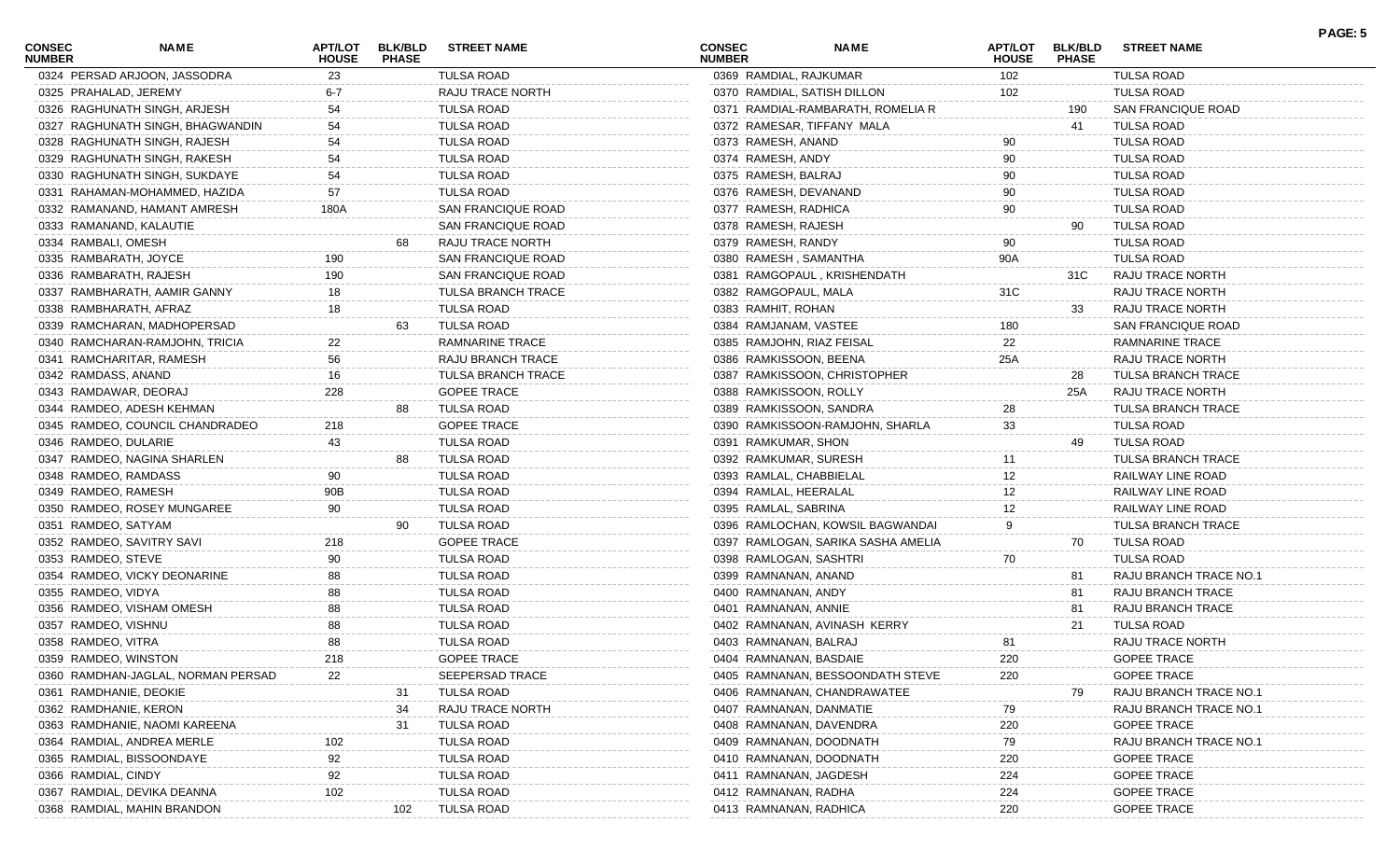| <b>CONSEC</b><br><b>NUMBER</b> | NAME                              | APT/LOT<br><b>HOUSE</b> | <b>BLK/BLD</b><br><b>PHASE</b> | <b>STREET NAME</b>     | <b>CONSEC</b><br><b>NUMBER</b> | NAME                                | <b>APT/LOT</b><br><b>HOUSE</b> | <b>BLK/BLD</b><br><b>PHASE</b> | <b>STREET NAME</b>        | PAGE: 6 |
|--------------------------------|-----------------------------------|-------------------------|--------------------------------|------------------------|--------------------------------|-------------------------------------|--------------------------------|--------------------------------|---------------------------|---------|
|                                | 0414 RAMNANAN, RADHICA SABITREE   | 41                      |                                | RAILWAY LINE ROAD      |                                | 0459 RAMRATTAN-RAMSINGH, ROOPA      |                                | 138                            | <b>SAN FRANCIQUE ROAD</b> |         |
|                                | 0415 RAMNANAN, RAMNARACE          | 220                     |                                | <b>GOPEE TRACE</b>     |                                | 0460 RAMROOP-SAMAROO, STEPHANIE OMA | 218A                           |                                | <b>GOPEE TRACE</b>        |         |
|                                | 0416 RAMNANAN, SHERRY ANN         | 81                      |                                | RAJU TRACE NORTH       |                                | 0461 RAMSAMOOJ, KHESRAJ             |                                | 170                            | SAN FRANCIQUE ROAD        |         |
|                                | 0417 RAMNANAN, SINTRA DEOKIE      | 220                     |                                | <b>GOPEE TRACE</b>     |                                | 0462 RAMSAMOOJ, KUNTIE              | 20                             |                                | RAMNARINE TRACE           |         |
|                                | 0418 RAMNANAN, SUNIL CHUNILAL     | 79                      |                                | RAJU BRANCH TRACE NO.1 |                                | 0463 RAMSAMOOJ, NARINEDATH          |                                | 170                            | SAN FRANCIQUE ROAD        |         |
| 0419 RAMNANAN, SURESH          |                                   | 224                     |                                | <b>GOPEE TRACE</b>     |                                | 0464 RAMSAMOOJ, NARINEDRA           | 20                             |                                | <b>RAMNARINE TRACE</b>    |         |
| 0420 RAMNANAN, TRICIA          |                                   | 224                     |                                | <b>GOPEE TRACE</b>     |                                | 0465 RAMSAMOOJ, PARBATIE            | 170                            |                                | SAN FRANCIQUE ROAD        |         |
|                                | 0421 RAMNARESS, DEOMATIE          | $6 - 7$                 |                                | RAJU TRACE NORTH       |                                | 0466 RAMSAMOOJ, RAMNARASE           | 20                             |                                | <b>RAMNARINE TRACE</b>    |         |
|                                | 0422 RAMNARESS, PRITAM NARACE     | $6-7$                   |                                | RAJU TRACE NORTH       |                                | 0467 RAMSAMOOJ, RAMROOP             |                                | 170                            | <b>SAN FRANCIQUE ROAD</b> |         |
|                                | 0423 RAMNARINE, HAIMLATA          | 16                      |                                | SEEPERSAD TRACE        |                                | 0468 RAMSAROOP, ABIDA WENDY         |                                |                                | <b>TULSA ROAD</b>         |         |
|                                | 0424 RAMPAUL, CHANRAWTIE          | 18                      |                                | <b>RAMNARINE TRACE</b> |                                | 0469 RAMSEWAK, KAVITA SHIVANIE      | 6                              |                                | RAMNARINE TRACE           |         |
| 0425 RAMPAUL, ROMULUS          |                                   | 18                      |                                | <b>RAMNARINE TRACE</b> |                                | 0470 RAMSINGH, ASHTON GANESH        |                                | 138                            | SAN FRANCIQUE ROAD        |         |
| 0426 RAMPAUL, TRAVIS           |                                   |                         |                                | <b>RAMNARINE TRACE</b> | 0471 RAMSINGH, RAJIV           |                                     | 138                            |                                | SAN FRANCIQUE ROAD        |         |
| 0427 RAMPAUL, TREVOR           |                                   | 18                      |                                | <b>RAMNARINE TRACE</b> |                                | 0472 RAMSINGH, SANJEEV              | 138                            |                                | SAN FRANCIQUE ROAD        |         |
| 0428 RAMPERSAD, ADESH          |                                   | 56                      |                                | RAJU TRACE NORTH       |                                | 0473 RAMSINGH-HOSEIN, SHARLENE      |                                | 68                             | TULSA ROAD                |         |
| 0429 RAMPERSAD, ALIYA          |                                   |                         | 54                             | RAJU TRACE NORTH       | 0474 RAZACK, AFZAL             |                                     | 19                             |                                | <b>TULSA ROAD</b>         |         |
|                                | 0430 RAMPERSAD, BEEJAY KARAMCHAM  | 156                     |                                | SAN FRANCIQUE ROAD     | 0475 RAZACK, ANESHA            |                                     |                                | 19                             | <b>TULSA ROAD</b>         |         |
|                                | 0431 RAMPERSAD, BERNICE           | 56                      |                                | RAJU TRACE NORTH       |                                | 0476 RAZACK, SUMINTRA ZANIFA        | 19                             |                                | <b>TULSA ROAD</b>         |         |
|                                | 0432 RAMPERSAD, BHUWANDAYE        | 56                      |                                | RAJU TRACE NORTH       | 0477 ROOPLAL, BOBB             |                                     | 79                             |                                | RAJU TRACE NORTH          |         |
|                                | 0433 RAMPERSAD, CHANDRA           | 156                     |                                | SAN FRANCIQUE ROAD     |                                | 0478 ROOPLAL, SHAMILLA              |                                | 79                             | RAJU TRACE NORTH          |         |
|                                | 0434 RAMPERSAD, DAVANAND          | 54                      |                                | RAJU TRACE NORTH       | 0479 ROOPLAL, URMILA           |                                     | 79                             |                                | RAJU BRANCH TRACE         |         |
| 0435 RAMPERSAD, DEVI           |                                   |                         | 156                            | SAN FRANCIQUE ROAD     |                                | 0480 ROOPNARINE, BRANDON            | 33                             |                                | <b>TULSA ROAD</b>         |         |
|                                | 0436 RAMPERSAD, GHANSHAM          | 56                      |                                | RAJU TRACE NORTH       |                                | 0481 ROOPNARINE, DEVICA             |                                | 197                            | <b>GOPEE TRACE</b>        |         |
|                                | 0437 RAMPERSAD, KUMARIE           |                         | 54                             | RAJU TRACE NORTH       |                                | 0482 ROOPNARINE, LINETTE            | 33                             |                                | <b>TULSA ROAD</b>         |         |
|                                |                                   | LP 20                   |                                | <b>TULSA ROAD</b>      |                                | 0483 ROOPNARINE, RAVI               |                                |                                |                           |         |
|                                | 0438 RAMPERSAD, LISA CETA MORRIEL |                         |                                |                        |                                |                                     |                                | 16                             | RAMNARINE TRACE           |         |
|                                | 0439 RAMPERSAD, MADHOMATIE        | 25A                     |                                | RAJU TRACE NORTH       |                                | 0484 SAGRAMSINGH-RAMDASS, TARA      | 16                             |                                | <b>TULSA BRANCH TRACE</b> |         |
|                                | 0440 RAMPERSAD, RAJESH            | 54                      |                                | RAJU TRACE NORTH       |                                | 0485 SALICK, RAMNARINE              | 95                             |                                | <b>TULSA ROAD</b>         |         |
|                                | 0441 RAMPERSAD, RAMESH DAVID      | 156                     |                                | SAN FRANCIQUE ROAD     | 0486 SAMAROO, BHIM             |                                     | 72                             |                                | <b>TULSA ROAD</b>         |         |
|                                | 0442 RAMPERSAD, RAMJASS           | 56                      |                                | RAJU TRACE NORTH       | 0487 SAMAROO, CHUN             |                                     |                                | 218A                           | <b>GOPEE TRACE</b>        |         |
|                                | 0443 RAMPERSAD, ROBIN SEUDATH     | 87                      |                                | <b>TULSA ROAD</b>      |                                | 0488 SAMAROO, DEODATH               | 97                             |                                | <b>TULSA ROAD</b>         |         |
|                                | 0444 RAMPERSAD, ROOKMIN           | 25                      |                                | RAJU TRACE NORTH       |                                | 0489 SAMAROO, HAIMCHAN              | 218A                           |                                | <b>GOPEE TRACE</b>        |         |
|                                | 0445 RAMPERSAD, RUKHMIN           | 25A                     |                                | RAJU TRACE NORTH       | 0490 SAMAROO, KAREN            |                                     |                                | 97                             | TULSA ROAD                |         |
|                                | 0446 RAMPERSAD, SANJAY            |                         | 56                             | RAJU TRACE NORTH       |                                | 0491 SAMAROO, KIMERA SHIVANA        |                                | 72                             | TULSA ROAD                |         |
|                                | 0447 RAMPERSAD, SANJAY BHOLANATH  |                         | 156                            | SAN FRANCIQUE ROAD     |                                | 0492 SAMAROO, LUTCHMAN LALCHAN      | 218A                           |                                | <b>GOPEE TRACE</b>        |         |
|                                | 0448 RAMPERSAD, SEEJAY NOWMATIE   | 156                     |                                | SAN FRANCIQUE ROAD     |                                | 0493 SAMAROO, LUTCHMEE              | 149                            |                                | <b>TULSA ROAD</b>         |         |
|                                | 0449 RAMPERSAD, SHIVANIE          |                         | 54                             | RAJU TRACE NORTH       |                                | 0494 SAMAROO, RAMRAJ                | 195                            |                                | RAMNARINE TRACE           |         |
|                                | 0450 RAMPERSAD, STEVEN            | 54                      |                                | RAJU TRACE NORTH       |                                | 0495 SAMAROO, SAMERA GABRIELLE      |                                | 72                             | <b>TULSA ROAD</b>         |         |
|                                | 0451 RAMPERSAD, SUDESH            |                         | 54                             | RAJU TRACE NORTH       |                                | 0496 SAMAROO, SATYAM                |                                | 97                             | <b>TULSA ROAD</b>         |         |
| 0452 RAMPERSAD, SUNITA         |                                   | 56                      |                                | RAJU TRACE NORTH       |                                | 0497 SAMAROO, SHASTRI               |                                | 97                             | <b>TULSA ROAD</b>         |         |
|                                | 0453 RAMPERSAD, SURESH            | 54                      |                                | RAJU TRACE NORTH       |                                | 0498 SAMM, ANDREA LOREEN            |                                | LOT F                          | SAN FRANCIQUE ROAD        |         |
|                                | 0454 RAMPERSAD, ZANIFFER          | 54                      |                                | RAJU TRACE NORTH       |                                | 0499 SAMM, CAROLYNE AMANDA          |                                |                                | SAN FRANCIQUE ROAD        |         |
|                                | 0455 RAMPERSAD-RAMLOGAN, SHIRLEY  | 70                      |                                | TULSA ROAD             |                                | 0500 SAMM, CHRISTOPHER JOSEPH       |                                |                                | SAN FRANCIQUE ROAD        |         |
|                                | 0456 RAMPHAL, SHIRLEY RAMRAJIE    | 22                      |                                | TULSA ROAD             | 0501 SAMPATH, RAJESH           |                                     |                                |                                | RAMNARINE TRACE           |         |
|                                | 0457 RAMRAKHA, LALITA RAITE       |                         | 126                            | SAN FRANCIQUE ROAD     |                                | 0502 SATTERDEEN, DEVINA             | 30                             |                                | <b>TULSA ROAD</b>         |         |
| 0458 RAMRATTAN, RUBY           |                                   |                         | 184                            | SAN FRANCIQUE ROAD     |                                | 0503 SAWH, CHANDRABHAN              | 37                             |                                | <b>TULSA ROAD</b>         |         |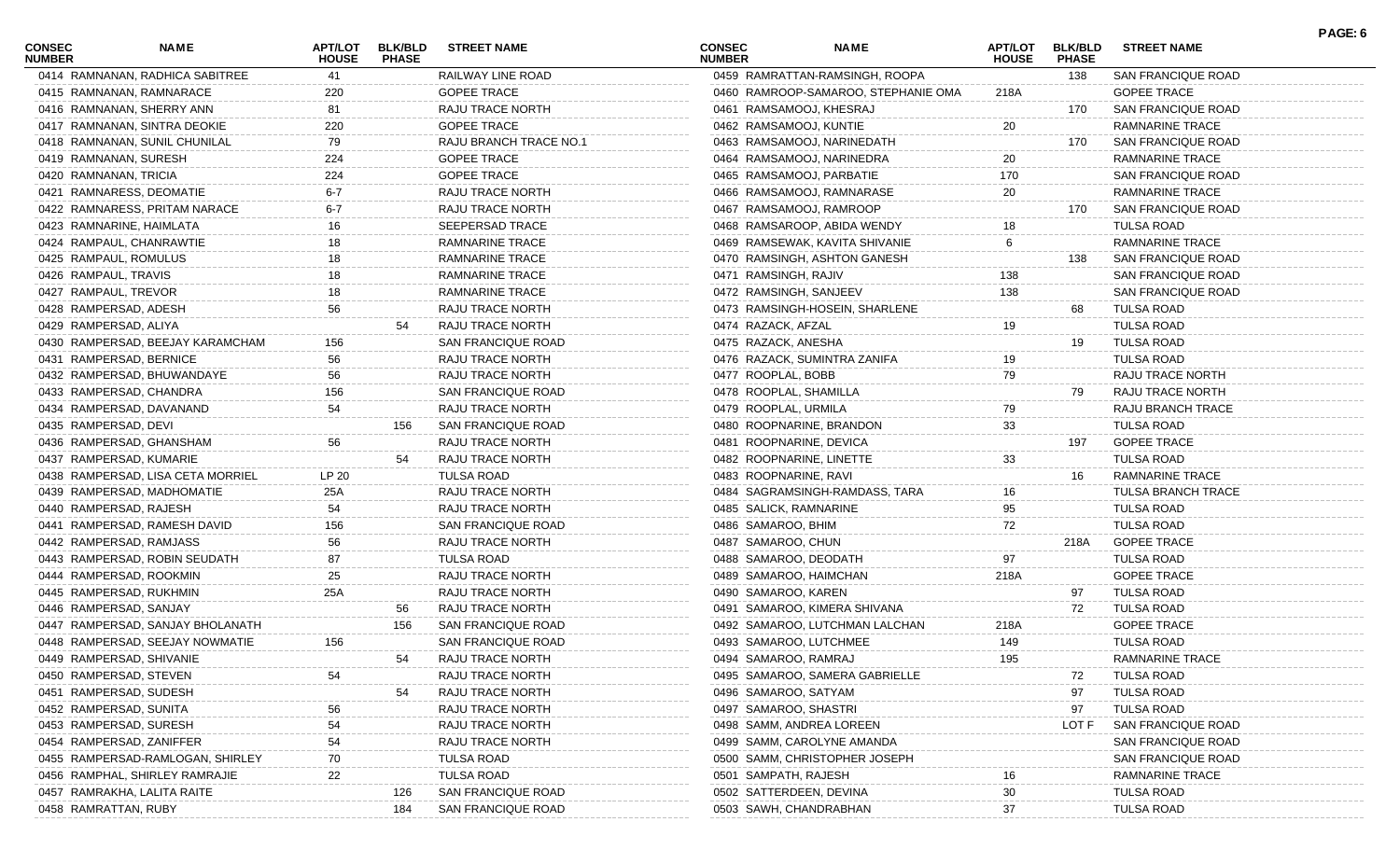| <b>CONSEC</b><br><b>NUMBER</b> | <b>NAME</b>                         | <b>APT/LOT</b><br><b>HOUSE</b> | <b>BLK/BLD</b><br><b>PHASE</b> | <b>STREET NAME</b>        | <b>CONSEC</b><br><b>NUMBER</b> | <b>NAME</b>                         | <b>APT/LOT</b><br><b>HOUSE</b> | <b>BLK/BLD</b><br><b>PHASE</b> | <b>STREET NAME</b>        | PAGE: 7 |
|--------------------------------|-------------------------------------|--------------------------------|--------------------------------|---------------------------|--------------------------------|-------------------------------------|--------------------------------|--------------------------------|---------------------------|---------|
|                                | 0504 SAWH, DARREN UMESH             | 37                             |                                | <b>TULSA ROAD</b>         | 0549 SOOKDEO, KENNETH          |                                     | 18                             |                                | SEEPERSAD TRACE EAST      |         |
| 0505 SAWH, KAMLA               |                                     | 37                             |                                | <b>TULSA ROAD</b>         | 0550 SOOKDEO, KENNY            |                                     | 214                            |                                | <b>GOPEE TRACE</b>        |         |
| 0506 SAWH, KEDAR               |                                     | 35                             |                                | <b>TULSA ROAD</b>         | 0551 SOOKDEO, KERAN            |                                     | 214                            |                                | <b>GOPEE TRACE</b>        |         |
|                                | 0507 SAWH, NAVIN DAMIAN             |                                | 37                             | TULSA ROAD                | 0552 SOOKDEO, PINKY            |                                     | 18                             |                                | SEEPERSAD TRACE           |         |
|                                | 0508 SAWH, RAMKALLIA                | 35                             |                                | <b>TULSA ROAD</b>         | 0553 SOOKDEO, TRISHA           |                                     |                                | 18                             | SEEPERSAD TRACE           |         |
| 0509 SAWH, VEDESH              |                                     | 35                             |                                | <b>TULSA ROAD</b>         | 0554 SOOKHOO, PHULMATEE        |                                     | 73                             |                                | <b>TULSA ROAD</b>         |         |
|                                | 0510 SAWH-SEERATTAN, NEETA          | 35                             |                                | <b>TULSA ROAD</b>         | 0555 SOOKOO, ANGAD             |                                     |                                |                                | <b>TULSA BRANCH TRACE</b> |         |
| 0511 SEEDAN, SALLY             |                                     | 70                             |                                | <b>TULSA ROAD</b>         | 0556 SOOKOO, CHANDRA           |                                     |                                |                                | <b>TULSA ROAD</b>         |         |
|                                | 0512 SEENATH, HANSRAJ               | 18A                            |                                | <b>TULSA BRANCH TRACE</b> | 0557 SOOKOO, SASENARINE        |                                     | 77                             |                                | <b>TULSA ROAD</b>         |         |
| 0513 SEENATH, KENNY            |                                     | 96                             |                                | <b>TULSA ROAD</b>         | 0558 SOOKOO, SHIVA STEFFAN     |                                     |                                |                                | <b>TULSA BRANCH TRACE</b> |         |
|                                | 0514 SEENATH, KRYSTAL SHIVANI       |                                | 96                             | TULSA ROAD                |                                | 0559 SOOKOO, SHIVANIE SABRINA       |                                |                                | <b>TULSA BRANCH TRACE</b> |         |
|                                | 0515 SEENATH, LINDEANN              |                                | 96                             | TULSA ROAD                | 0560 SOOKOO, TEEMOULTIE        |                                     |                                |                                | <b>TULSA BRANCH TRACE</b> |         |
|                                | 0516 SEENATH, NICOLAS               |                                | 18A                            | <b>TULSA BRANCH TRACE</b> |                                | 0561 SOOKOO-DOOKHARAN, DHANMATEE    | LP5                            |                                | RAJU TRACE NORTH          |         |
|                                | 0517 SEENATH, STEPHANIE DEVANI      |                                | 96                             | TULSA ROAD                | 0562 SUKHU, ALLAN              |                                     |                                | 73                             | <b>TULSA ROAD</b>         |         |
|                                | 0518 SEEPAUL, REYAZ ASHMEIR         | 23                             |                                | <b>TULSA ROAD</b>         | 0563 SUKHU, BHIMSEN            |                                     | 73                             |                                | <b>TULSA ROAD</b>         |         |
|                                | 0519 SEEPERSAD, KUMARIE             |                                | 170                            | SAN FRANCIQUE ROAD        | 0564 SUKHU, RAVEENA SEMA       |                                     |                                | 79                             | <b>TULSA ROAD</b>         |         |
|                                | 0520 SEEPERSAD, SHAMYRA CHRISTY-MAE |                                | 32                             | <b>RAMNARINE TRACE</b>    | 0565 SUKHU, SAAVANIE           |                                     | 79                             |                                | <b>TULSA ROAD</b>         |         |
|                                | 0521 SEEPERSAD-SINANAN, ASHA        | 130                            |                                | SAN FRANCIQUE ROAD        | 0566 SUKHU, SHAKUNTALA         |                                     | 77                             |                                | <b>TULSA ROAD</b>         |         |
|                                | 0522 SEERATTAN, DONNA-MARIE ANJANEE | 64                             |                                | RAJU TRACE NORTH          | 0567 SUKHU, SUMINTRA           |                                     |                                |                                | <b>TULSA BRANCH TRACE</b> |         |
| 0523 SEERATTAN, NEIL           |                                     |                                | 35                             | TULSA ROAD                |                                | 0568 SUNDARSINGH-SAMAROO, INDIRA    | 72                             |                                | <b>TULSA ROAD</b>         |         |
|                                | 0524 SEUNATH, JAGGERNAUTH           | 91                             |                                | <b>TULSA ROAD</b>         |                                | 0569 TEELUCKSINGH, ADIYA ARIANNA    |                                | 77                             | RAJU TRACE NORTH          |         |
|                                | 0525 SEURAJ, SAMANTHA               | 31B                            |                                | <b>RAJU TRACE NORTH</b>   |                                | 0570 TEELUCKSINGH, VIDESH SEAN MARK |                                | 77                             | RAJU TRACE NORTH          |         |
|                                | 0526 SIDHOO-BAKSH, DEWANIE          | 48                             |                                | RAJU TRACE NORTH          |                                | 0571 TEELUCKSINGH, VIDYA GOONMATI   | 77                             |                                | RAJU TRACE NORTH          |         |
|                                | 0527 SIEW, ANETTA ANELTA            | 78                             |                                | <b>TULSA ROAD</b>         | 0572 TEERATH, SUMATEE          |                                     | 192                            |                                | <b>GOPEE TRACE</b>        |         |
| 0528 SIEW, AVINASH             |                                     | 200                            |                                | <b>GOPEE TRACE</b>        |                                | 0573 THACKOORDEEN, AMRAWATEE        | 11                             |                                | RAJU TRACE NORTH          |         |
| 0529 SIEW, BEENA               |                                     |                                | 200                            | <b>GOPEE TRACE</b>        | 0574 THACKOORDEEN, AMRITA      |                                     | 11                             |                                | RAJU TRACE NORTH          |         |
| 0530 SIEW, BRIDGELAL           |                                     | 98                             |                                | <b>TULSA ROAD</b>         | 0575 THACKOORDEEN, DEO         |                                     | 11                             |                                | RAJU TRACE NORTH          |         |
| 0531 SIEW, CHANARJIT           |                                     | 78                             |                                | <b>TULSA ROAD</b>         | 0576 THACKOORDEEN, RYAN        |                                     |                                | 11                             | RAJU TRACE NORTH          |         |
| 0532 SIEW, DOLLY               |                                     | 98                             |                                | <b>TULSA ROAD</b>         |                                | 0577 THACKURDEEN, GHANSHAM          |                                |                                | RAJU TRACE NORTH          |         |
| 0533 SIEW, GOBIN               |                                     | 200                            |                                | <b>GOPEE TRACE</b>        | 0578 THAKURDEEN, BOODHU        |                                     | 11                             |                                | RAJU TRACE NORTH          |         |
| 0534 SIEW, KALAWATIE           |                                     | 200                            |                                | <b>GOPEE TRACE</b>        | 0579 VISHNU, VISHWANATH        |                                     | 88                             |                                | <b>TULSA ROAD</b>         |         |
| 0535 SIEW, MAHESH              |                                     | 78                             |                                | <b>TULSA ROAD</b>         |                                |                                     |                                |                                |                           |         |
| 0536 SIEW, MELISA              |                                     |                                | 98                             | TULSA ROAD                |                                |                                     |                                |                                |                           |         |
|                                | 0537 SIEW, RAMJATTAN                | 78                             |                                | <b>TULSA ROAD</b>         |                                |                                     |                                |                                |                           |         |
| 0538 SIEW, RAVENDRA            |                                     | 98                             |                                | <b>TULSA ROAD</b>         |                                |                                     |                                |                                |                           |         |
| 0539 SIEW, SARABJIT            |                                     | 78                             |                                | <b>TULSA ROAD</b>         |                                |                                     |                                |                                |                           |         |
|                                | 0540 SIEW, TARAMATEE DHANMATIE      | 200                            |                                | <b>GOPEE TRACE</b>        |                                |                                     |                                |                                |                           |         |
|                                | 0541 SIEWNARINE, RAMNARINE          | 78                             |                                | <b>TULSA ROAD</b>         |                                |                                     |                                |                                |                           |         |
|                                | 0542 SINANAN, ARNOLD                | 130                            |                                |                           |                                |                                     |                                |                                |                           |         |
|                                |                                     |                                |                                | SAN FRANCIQUE ROAD        |                                |                                     |                                |                                |                           |         |
|                                | 0543 SINANAN, KIRK DEXTER           | 130                            |                                | SAN FRANCIQUE ROAD        |                                |                                     |                                |                                |                           |         |
|                                | 0544 SINANAN, MERLE ANGELA          |                                |                                | SAN FRANCIQUE ROAD        |                                |                                     |                                |                                |                           |         |
|                                | 0545 SOOKDEO, ANN-MARIE LALAUTEE    |                                | 214                            | <b>GOPEE TRACE</b>        |                                |                                     |                                |                                |                           |         |
| 0546 SOOKDEO, CHRIS            |                                     | 18                             |                                | SEEPERSAD TRACE           |                                |                                     |                                |                                |                           |         |
| 0547 SOOKDEO, JAMES            |                                     | 18                             |                                | SEEPERSAD TRACE           |                                |                                     |                                |                                |                           |         |
| 0548 SOOKDEO, KEITH            |                                     |                                |                                | SEEPERSAD TRACE EAST      |                                |                                     |                                |                                |                           |         |